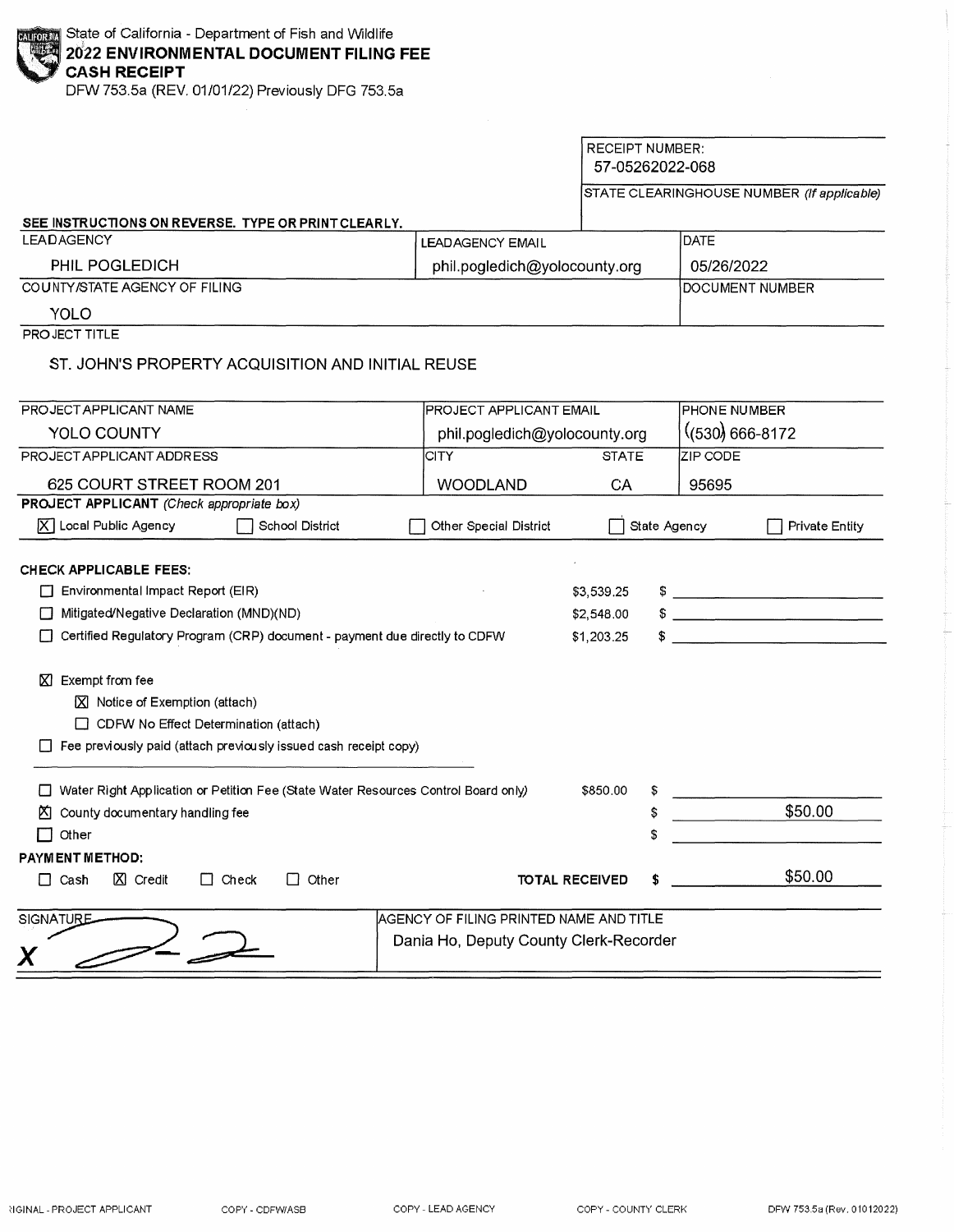# Notice of Exemption

 $\frac{1}{\beta}$ 

| <b>Appendix E</b> |  |  |  |  |
|-------------------|--|--|--|--|
|-------------------|--|--|--|--|

| <b>To:</b> Office of Planning and Research<br>P.O. Box 3044, Room 113                                                                                                                                            | From: (Public Agency): County of Yolo<br>625 Court Street, Room 201                                                                                                                                                                 |  |  |
|------------------------------------------------------------------------------------------------------------------------------------------------------------------------------------------------------------------|-------------------------------------------------------------------------------------------------------------------------------------------------------------------------------------------------------------------------------------|--|--|
| Sacramento, CA 95812-3044                                                                                                                                                                                        | Woodland, CA 95965                                                                                                                                                                                                                  |  |  |
| <b>County Clerk</b><br>County of: Yolo                                                                                                                                                                           | (Address)                                                                                                                                                                                                                           |  |  |
| 625 Court Street                                                                                                                                                                                                 |                                                                                                                                                                                                                                     |  |  |
| Woodland CA 95695                                                                                                                                                                                                |                                                                                                                                                                                                                                     |  |  |
| Project Title: St. John's Property Acquisition and Initial Reuse                                                                                                                                                 |                                                                                                                                                                                                                                     |  |  |
| Project Applicant: County of Yolo                                                                                                                                                                                |                                                                                                                                                                                                                                     |  |  |
| Project Location - Specific:                                                                                                                                                                                     |                                                                                                                                                                                                                                     |  |  |
|                                                                                                                                                                                                                  | 135 Woodland Avenue, Woodland, CA (APN 005-720-027 and 005-720-028                                                                                                                                                                  |  |  |
| Woodland<br>Project Location - City:                                                                                                                                                                             | Project Location - County: Yolo                                                                                                                                                                                                     |  |  |
| Description of Nature, Purpose and Beneficiaries of Project:<br>aid in the County's evaluation of the acquisition. Please see attachment for more information.                                                   | The project includes County acquisition of fee title to the property, minor repairs and improvements to existing<br>onsite structures, and operation of the low-income senior housing component of the draft reuse plan prepared to |  |  |
| Name of Public Agency Approving Project: Yolo County                                                                                                                                                             |                                                                                                                                                                                                                                     |  |  |
| Name of Person or Agency Carrying Out Project: Yolo County                                                                                                                                                       |                                                                                                                                                                                                                                     |  |  |
| Ministerial (Sec. 21080(b)(1); 15268);<br>□<br>Declared Emergency (Sec. 21080(b)(3); 15269(a));<br>Emergency Project (Sec. 21080(b)(4); 15269(b)(c));<br>□<br>⊠<br>О<br>Statutory Exemptions. State code number: | Categorical Exemption. State type and section number: 15061(b)(3), 15301, 15302, 15322                                                                                                                                              |  |  |
| Reasons why project is exempt:<br>See attachment.                                                                                                                                                                |                                                                                                                                                                                                                                     |  |  |
| Lead Agency<br>Phil Pogledich, County Counsel<br>Contact Person:                                                                                                                                                 | 530-666-8172<br>Area Code/Telephone/Extension:                                                                                                                                                                                      |  |  |
| If filed by applicant:<br>1. Attach certified document of exemption finding.                                                                                                                                     | 2. Has a Notice of Exemption been filed by the public agency approving the project?<br>Yes<br>No                                                                                                                                    |  |  |
| Signature<br>- Signed by Lead Agency                                                                                                                                                                             | <sub>Date:</sub> 5/25/2022<br><b>County Counsel</b><br>Title:<br>Signed by Applicant                                                                                                                                                |  |  |
|                                                                                                                                                                                                                  |                                                                                                                                                                                                                                     |  |  |
| Authority cited: Sections 21083 and 21110, Public Resources Code.<br>Reference: Sections 21108, 21152, and 21152.1, Public Resources Code.                                                                       | Date Received for filing at OPR:<br>Filed in County Clerk's Office                                                                                                                                                                  |  |  |
|                                                                                                                                                                                                                  | Jesse Salinas                                                                                                                                                                                                                       |  |  |
|                                                                                                                                                                                                                  | Yolo County - Clerk/Recorder                                                                                                                                                                                                        |  |  |
|                                                                                                                                                                                                                  | 57-05262022-068                                                                                                                                                                                                                     |  |  |
|                                                                                                                                                                                                                  | <b>05/26/2022</b><br>FISH                                                                                                                                                                                                           |  |  |
| POSTED $5/26/22$ TO                                                                                                                                                                                              | <b>Pages: 8</b><br>\$50.00<br>Fee:                                                                                                                                                                                                  |  |  |

 $\Box$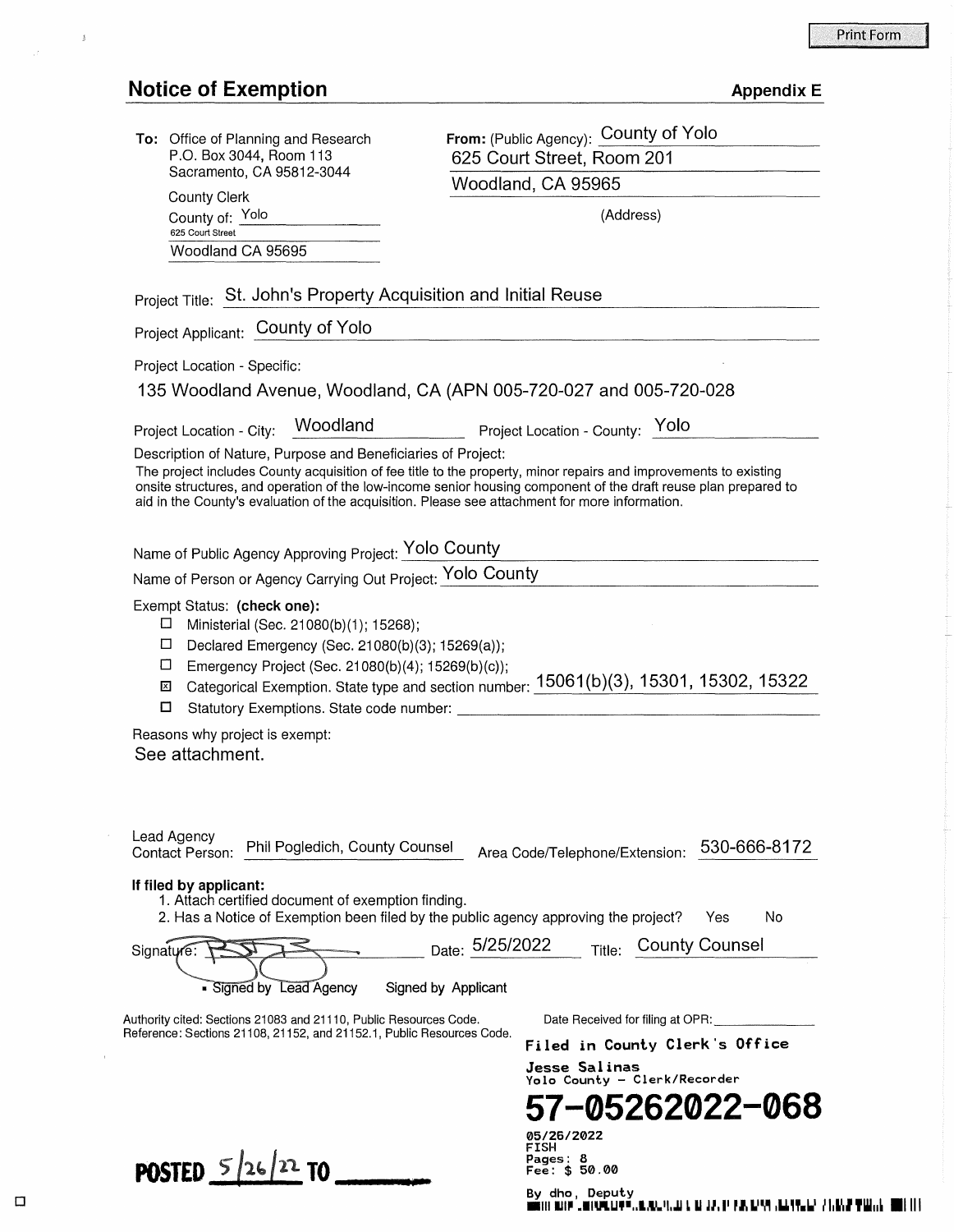#### **California Environmental Quality Act Analysis: St. John's Property Acquisition and Initial Reuse**

#### **May 19, 2022**

**The Project.** The project includes County acquisition of fee title to the Property (defined below), minor repairs and improvements to existing onsite structures,  $\frac{1}{1}$  and operation of the lowincome senior housing component of the draft reuse plan prepared to aid in the County's evaluation of the acquisition.

**Project Location.** St. John's Retirement Village, located at 135 Woodland Avenue, Woodland, CA (APN: 005-720-027 and 005-720-028) (collectively, the "Property"), and bounded by Woodland Avenue to the south and N. Cleveland Street to the east. The Property consists of a retirement village with various administrative, apartment, and attached multi-family (duplex and similar) buildings on 9.83 developed acres, as well as landscaping and internal roads, parking, and similar improvements. The Property also includes an adjacent undeveloped parcel to the north (3.68 acres).

**Scope of Analysis.** The following table provides an overview of the reuse plan and indicates whether individual components—all of which are independent and can proceed separately from one another—are reviewed for potential California Environmental Quality Act ("CEOA") exemptions herein:

| <b>Component</b>                                                                                               | <b>Location</b>              | # of Units | <b>Reviewed?</b> |  |
|----------------------------------------------------------------------------------------------------------------|------------------------------|------------|------------------|--|
| Low-Income Senior Housing                                                                                      | Personal Care Unit           | 32         | Yes              |  |
| CalWORKs Housing                                                                                               | Cottages and Courtyard Apts. | 29-43      | $Yes**$          |  |
| Adult Day Health Center                                                                                        | Stollwood                    | N/A        | N <sub>0</sub>   |  |
| Administration/Office (St.                                                                                     | Various                      | N/A        | N <sub>0</sub>   |  |
| John's and Area 4 Agency)                                                                                      |                              |            |                  |  |
| Children's Receiving Center                                                                                    | Cottages                     |            | No               |  |
| Meals on Wheels                                                                                                | Commercial Kitchen           | N/A        | No               |  |
| **Note: Reviewed on a preliminary basis only; subject to further evaluation at the time of a final decision on |                              |            |                  |  |
| implementation.                                                                                                |                              |            |                  |  |

**Table 1** 

In determining which components of the draft reuse plan should be reviewed concurrently with Property acquisition, the County considered whether the property acquisition decision and related actions constitute an "approval" of these components for purposes of CEQA. Pub. Res. Code§ 21080(a); 14 Cal. Code Regs§ 15004; *Save Tara v. City of W Hollywood,* 45 Cal.4th 116 (2008). Generally, an "approval" occurs for CEQA purposes when an agency "commits ... to a definite course of action in regard to a project." 14 Cal. Code Regs *§* 15352(a). "Approval" does not include an agency's "mere interest" in or "inclination to support" a project. 14 Cal. Code Regs 15004(b)(4). In applying these standards, the "key question is whether the agency has

<sup>&</sup>lt;sup>1</sup> Anticipated repairs are typical of the work performed when buildings of a similar age and character transition to new ownership--e.g., repairing dry rot and other minor damage, painting, and similar work. The installation of sinks, appliances and other similar work to prepare individual units for reuse is also anticipated.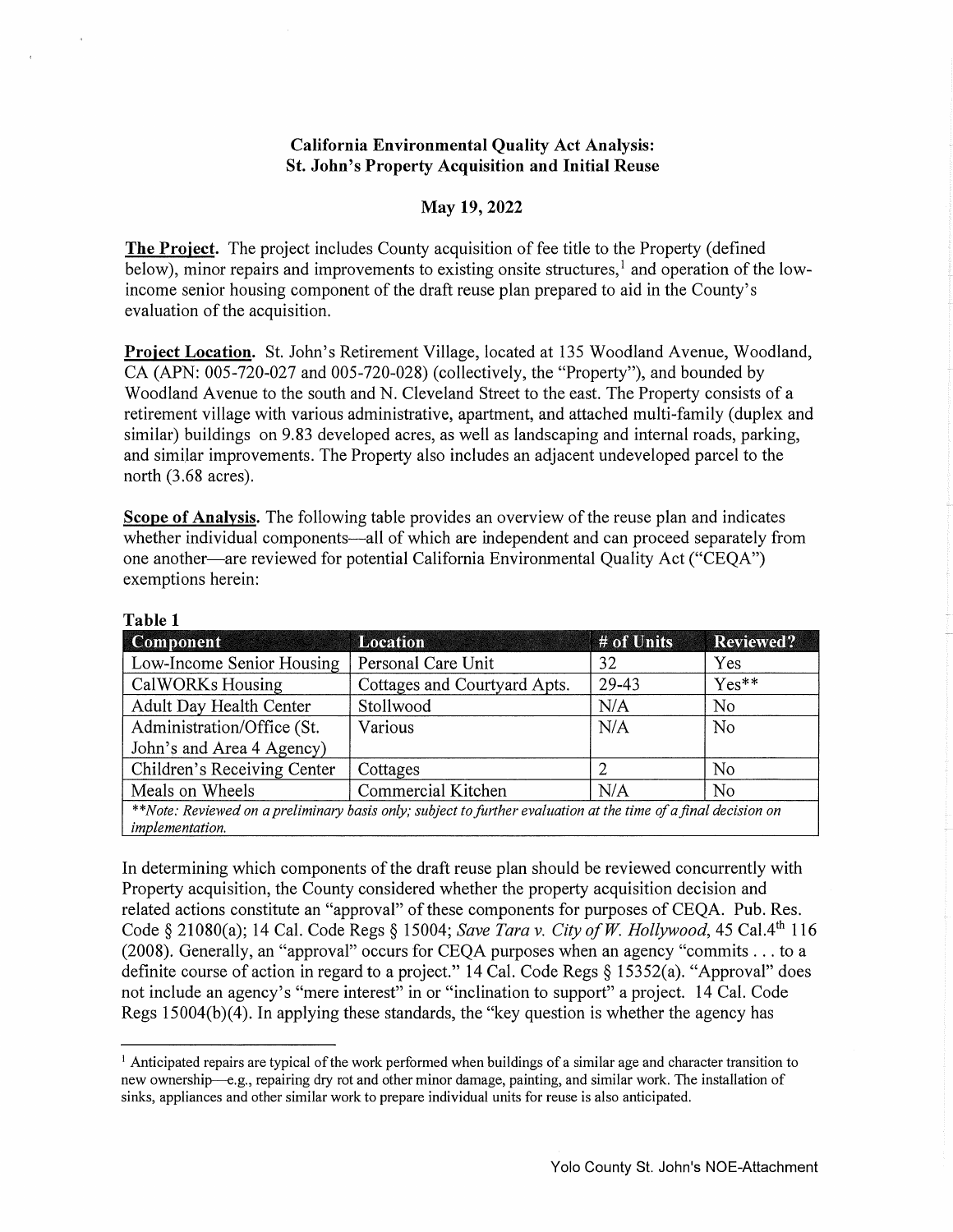retained discretion to adopt an alternative, impose mitigation measures, or disapprove the project altogether, once CEQA review is completed." Kostka & Zischke, *Practice Under the California Environmental Quality Act* (CEB 2022) § 4.15.

Considering the foregoing, the County as determined it is appropriate to review the low-income senior housing component of the draft reuse plan concurrently with environmental review of the Property acquisition and anticipated minor repair work. While implementation of the senior housing component depends on federal approval of a housing voucher application, the County will submit that application shortly after approving the property acquisition and—if it is granted—the County will proceed to ready units for occupancy after the transaction closes and funds for this work are appropriated. An analysis of the low-income senior housing component of the reuse plan is therefore included herein. Additional detail regarding this component is included in the "Reasons Why Project is Exempt" section of this document, below.

Additionally, while the County is not approving the CalWORKs housing components presently, these components are preliminarily reviewed in this document for informational purposes only. The County is continuing to evaluate alternative uses of the onsite facilities tentatively identified as appropriate for CalWORKs housing, including the possibility of using 14 of the 43 units for senior housing in coordination with the Area 4 Agency on Aging. Any later decision on implementation of the potential CalWORKs housing uses will, among other things, include a reevaluation of the exemptions discussed preliminarily herein.

The remaining components of the draft reuse plan are not reviewed further herein. The County is not approving or otherwise committing to the Children's Receiving Center, Meals on Wheels lease, or Area 4 Agency office space lease at the present time. These components (and alternatives) will each remain under evaluation and, prior to approval thereof, the County will comply with CEQA. Additionally, the Adult Day Health Center ("ADHC") is covered by an existing lease that the County expects to assume upon acquiring the Property. While the lessee may seek to relocate the ADHC from the Stollwood building to one or both of the "manors" buildings, this is merely a possibility and does not presently require environmental review. Finally, the proposed continuation of onsite office and administrative activities by St. John's Retirement Village, Inc., does not require environmental review, as such activities are identical to the longstanding uses of onsite administrative space (though reduced in scope).

No changes are anticipated or being considered at this time for the undeveloped, 3.68 parcel (APN 005-720-027).

**Applicable Exemptions.** Four exemptions have been determined to be applicable to the Project, as defined above:

- CEQA Guidelines Section 1506l(b)(3)-Activities Covered by General Rule
- CEQA Guidelines Section 15301-Operation, Repair, Maintenance, or Minor Alteration of Existing Structures or Facilities
- CEQA Guidelines Section 15302—Replacement or Reconstruction of Existing Structures or Facilities
- CEQA Guidelines Section 15332-Infill Development Projects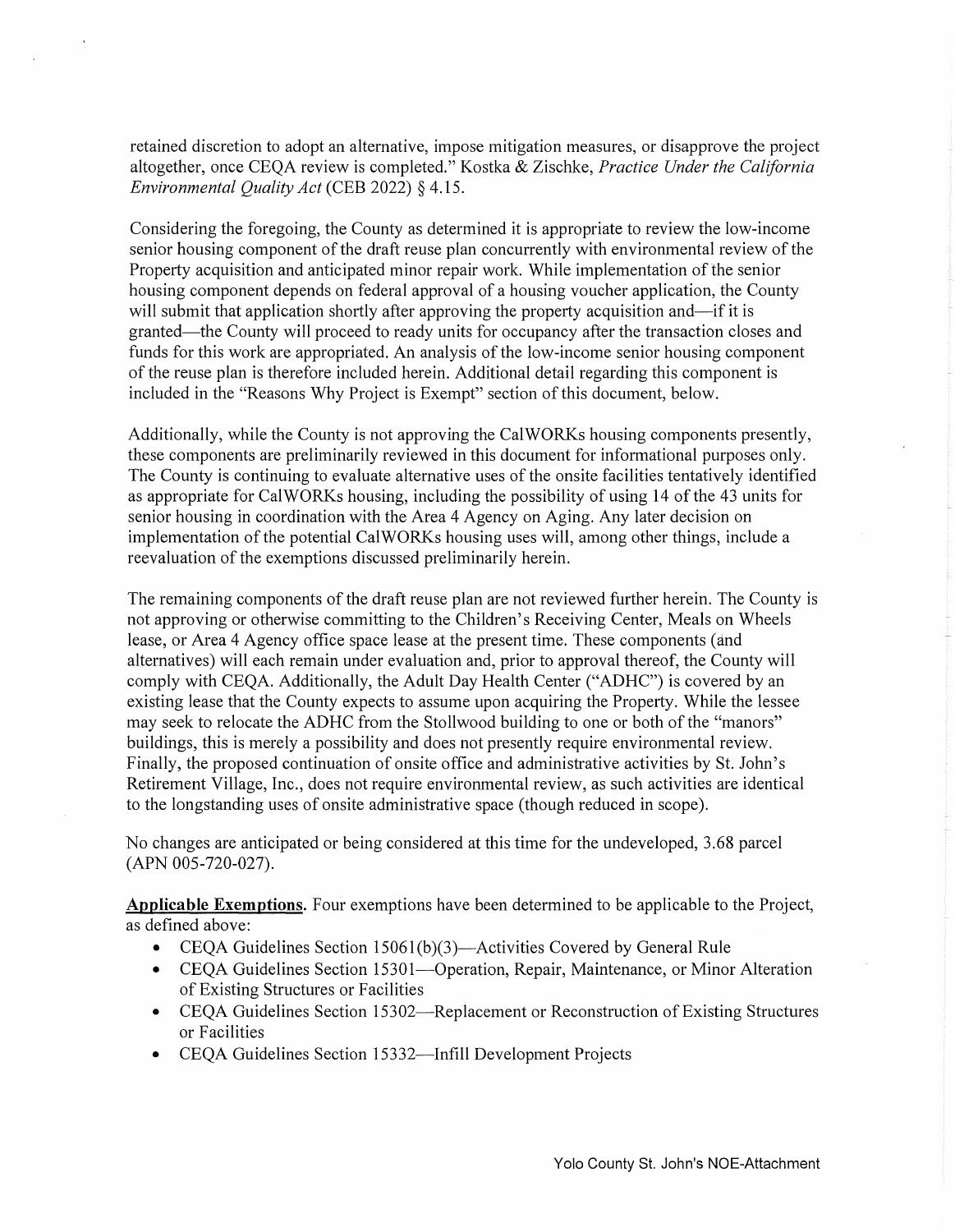#### Reasons the Project is Exempt.

# A. CEQA Guidelines Section 15061(b)(3)—General Rule Exemption.

Section 15061(b)(3) exempts projects "[w]here it can be seen with certainty that there is no possibility that the activity in question may have a significant effect on the environment."

As defined above, the Project consists of County acquisition of the Property, minor repair work and improvements, and operation of 32 units of low-income senior housing. The acquisition of the property alone is not a "project" and even if it is a "project," the anticipated minor repair work to the existing onsite facilities have no potential for a significant environmental impact. Additional work necessary to prepare the Personal Care Unit building for occupancy is expected to be limited to the installation or replacement of sinks, related minor interior plumbing work and, in two units only, the possible replacement of carpet with laminate flooring and installation of refrigerators and microwaves. Thereafter, the occupancy and ongoing use of these units will be largely identical in all respects to their prior use during operation of the St. John's Retirement Village.

The County acknowledges that the new senior population of these units may be more independent than prior residents. Some of the new residents may own and operate vehicles, resulting in a small increase in Property-related traffic associated with occupants of the Personal Care Unit building. For context, the Property is in an urban setting and is accessible by the following streets:

## Table 2: Average Daily Traffic Volumes Near Property

| Kentucky Avenue (minor arterial)                                | 10,087(2011) |  |  |  |
|-----------------------------------------------------------------|--------------|--|--|--|
| West Woodland Avenue (local street)                             | 2,505 (2014) |  |  |  |
| West Street (minor arterial)                                    | 7,154(2011)  |  |  |  |
| (Source: City of Woodland Average Daily Traffic Volumes (2015)) |              |  |  |  |

Trip generation rates for senior adult attached multi-family housing units provided by the Institute for Transportation Engineering ("ITE") (ITE Code 252)2 indicate the potential for eight total vehicle trips by residents of the 32 units during PM Peak Hours (4-7 p.m.), the timeframe commonly used for traffic analyses. This amounts to no more than three vehicle trips per hour on average and is plainly insignificant, even assuming conservatively that these trips are "new" and prior residents of the same facility did not drive at all.

For informational purposes only, this conclusion does not change if the CalWORKs housing uses are included in the analysis. As indicated in Table 1, the CalWORKs uses are expected to include up to 43 units of housing in the Cottages and Courtyard Apartments where senior residential uses existed until the recent closure of St. John's Retirement Village. The CalWORKs uses will require minor changes to the interior of many units, including the addition of microwaves and other appliances, new or enlarged sinks, and some cases minor electrical work and changes to

<sup>&</sup>lt;sup>2</sup> ITE provides a standard and widely used methodology for determining trip generation rates associated with a wide variety of land use types. The County's Public Works Director recommended the use of ITE methodology in developing the analysis set forth herein.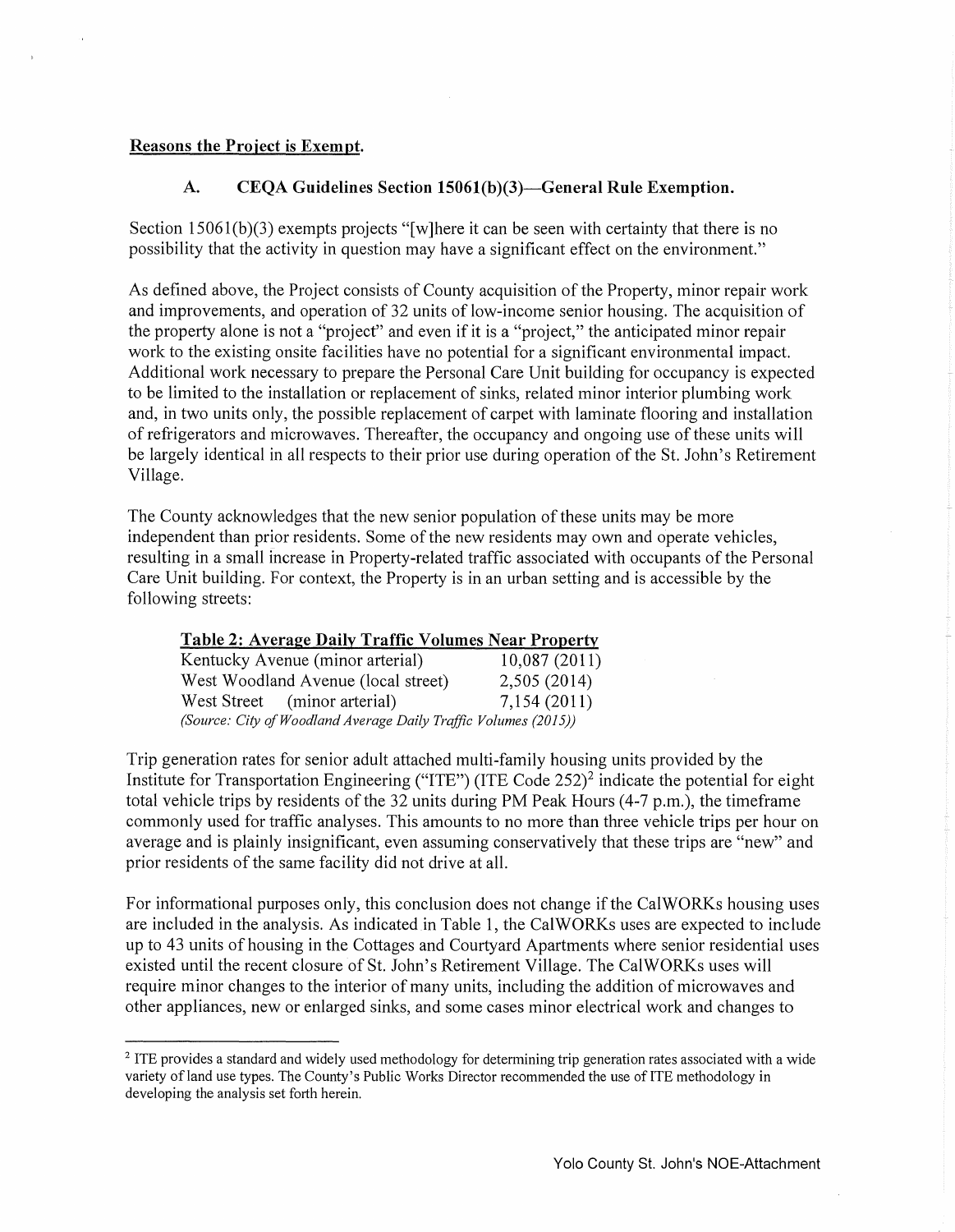interior plumbing (moving pipes, etc.). With regard to traffic, these buildings are attached multifamily housing units (ITE Code 220) and, during PM Peak Hours, would be expected to generate 27 total vehicle trips.<sup>3</sup> Considered together with the low-income senior housing discussed above, 35 total vehicle trips during PM Peak Hours would result from implementation of both uses-a rate of about 12 trips per hour, or one every five minutes. Again assuming conservatively all of these trips are "new," the resulting traffic increase is *de minimis*.

Additional discussion in the following sections of this document, including Section E, supports the County's determination that Section  $15061(b)(3)$  is applicable because it can be seen with certainty that there is no possibility that the Project may have a significant effect on the environment.

### **B. CEQA Guidelines Section 15301-0peration, Repair, Maintenance, or Minor Alteration of Existing Structures or Facilities.**

This exemption applies to activities such as the operation of existing public or private buildings and related interior or exterior repairs or alterations, small additions, and minor use conversions (e.g., single-family residence to office) involving no more than a negligible expansion of an existing or former use. The size or scope of the existing facility is irrelevant—the exemption can be applied to major facilities and projects. *E.g., World Business Academy v. State Lands Comm 'n*  24 Cal. App.  $5<sup>th</sup>$  476 (2018) (affirming use of this exemption for renewal of leases for nuclear power plant facilities). In the context of changes in use, the exemption may be utilized if a new use is consistent with "historical levels" of facility operations.

Applied to the Project described herein—Property acquisition, minor repairs and related work, and senior occupancy of 32 units—this exemption is clearly applicable. The Project is similar in some respects to the scenario considered in *City of Pasadena v. State*, 14 Cal. App. 4<sup>th</sup> 810 (1993), which upheld a decision by the Department of Corrections to adopt the exemption for a parole office space lease in an existing building. The court noted that only minor alterations to the structure (mostly work to meet building safety and related standards) would occur, and it further determined that the possibility of adverse social impacts did not establish the potential for a significant environmental impact.

For essentially the same reasons provided in Section A with respect to the Section 1506l(b)(3) exemption, above, this exemption would also apply to the CalWORKs uses that may occur in the future. Readying the Cottages and Courtyard Apartments for reuse would require only minor alterations and, even acknowledging the potential for a very small increase in peak hour traffic

<sup>&</sup>lt;sup>3</sup> This figure likely overstates total vehicle trips. The application of ITE and other commonly-used trip generation rates to affordable housing and similar projects directed at low-income individuals and families has long been questioned. County staff responsible for administration of CalWORKs programs indicate that only about 50% of participating families own vehicles. Consistent with this, a report commissioned by Caltrans observed that "[l]owincome households living in multi-family housing own fewer vehicles, make fewer motorized vehicle trips, and generate fewer vehicle miles traveled than their similarly situated higher income counterparts." Citing considerable surveys and other field work, the report concludes "[a]ffordable housing sites generate 35% fewer motorized trips in the PM peak hour, on average, than would be predicted using ITE data." Clifton et al., *Affordable Housing Trip Generation Strategies and Rates* (Caltrans 2018) pp. 64-65.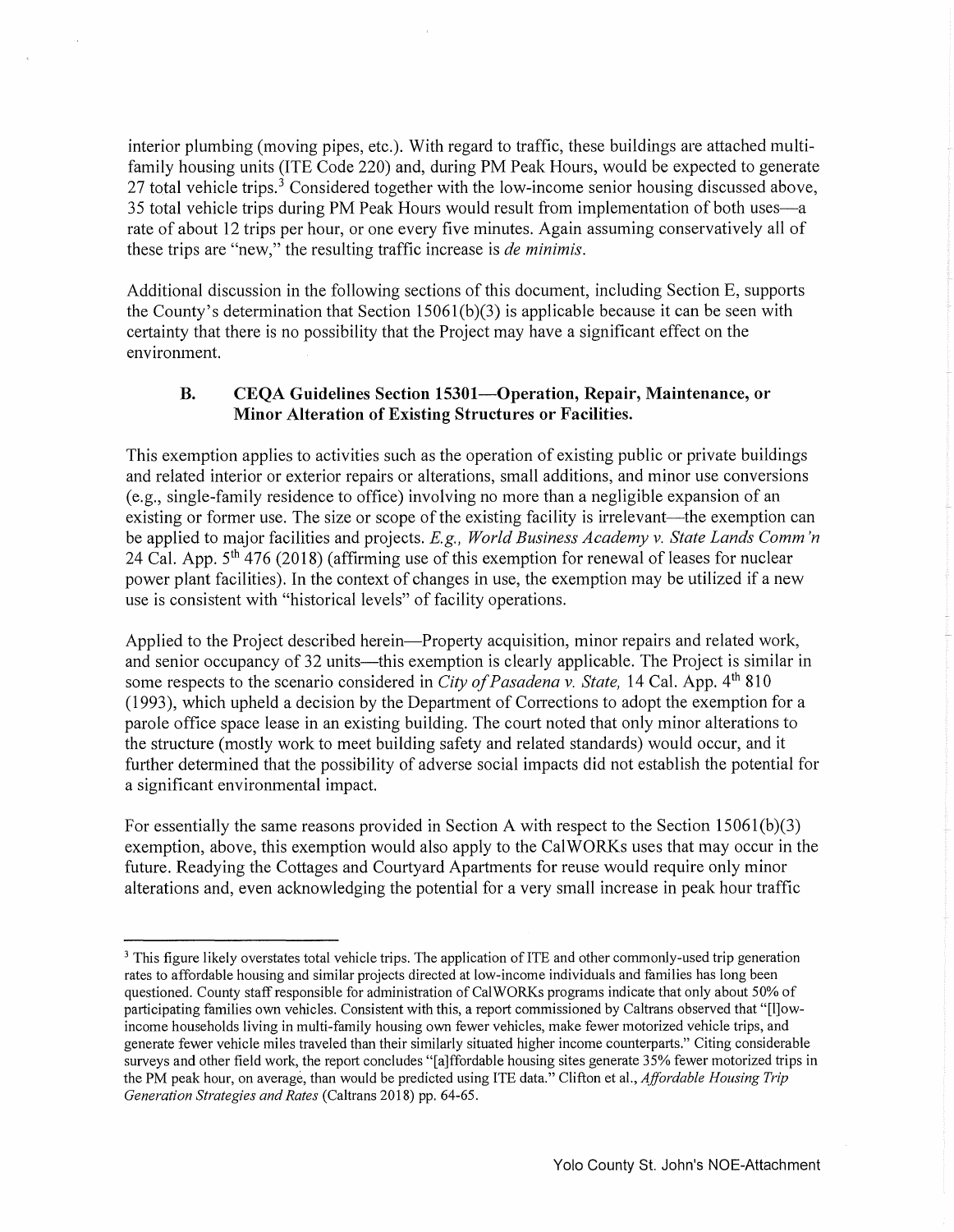generated by the new tenants as compared with the former senior population, no potential exists for a significant environmental impact.

# C. CEQA Guidelines Section 15302- Replacement or Reconstruction of Existing Structures or Facilities.

This exemption applies to the replacement or reconstruction of existing structures or facilities; the size of the project is irrelevant to this exemption. E.g., *Dehne v. County of Santa Clara,* 115 Cal. App. 3d 827 (1981) (affirming application of exemption to modernization of a cement manufacturing plant). Of course, the work contemplated for the Project as defined hereinincluding all minor repair work and work necessary to ready the Personal Care Unit for occupancy-is more limited in nature than this exemption allows. While this exemption does not exempt significant increases in the scope of uses on the Property (similar to the Section 15301 exemption discussed in Section B), no such increases are contemplated as the low-income senior housing use is essentially identical to the former use. In short, because this exemption would allow the County to demolish and reconstruct the buildings onsite, it necessarily would exempt the less significant work contemplated as part of the Project.

Again, considering potential future CalWORKs housing uses for informational purposes, this exemption would remain applicable given the limited nature of the renovation work contemplated for the affected buildings and despite the potential for a very small increase in peak hour traffic.

## D. CEQA Guidelines Section 15332—Infill Development Projects.

The infill development exemption, set forth in CEQA Guidelines Section 15332, applies to projects that meet the following five conditions:

(a) The project is consistent with the applicable general plan designation and all applicable general plan policies as well as with applicable zoning designation and regulations.

(b) The proposed development occurs within city limits on a project site of no more than five acres substantially surrounded by urban uses.

( c) The project site has no value as habitat for endangered, rare or threatened species.

(d) Approval of the project would not result in any significant effects relating to traffic, noise, air quality, or water quality.

( e) The site can be adequately served by all required utilities and public services.

The Project meets all five conditions:

(a) The Project continues former uses of the Property and is consistent with the City of Woodland General Plan land use designations (Low Density Residential and Corridor Mixed Use) and zoning (Multi-Family Residential, Duplex Residential, and Corridor Mixed Use-Kentucky Avenue) for the Property.

(b) The Project will affect less than five acres of the Property and the affected area is "substantially surrounded by urban uses." *Protect Tustin Ranch v. City of Tustin,* 70 Cal.